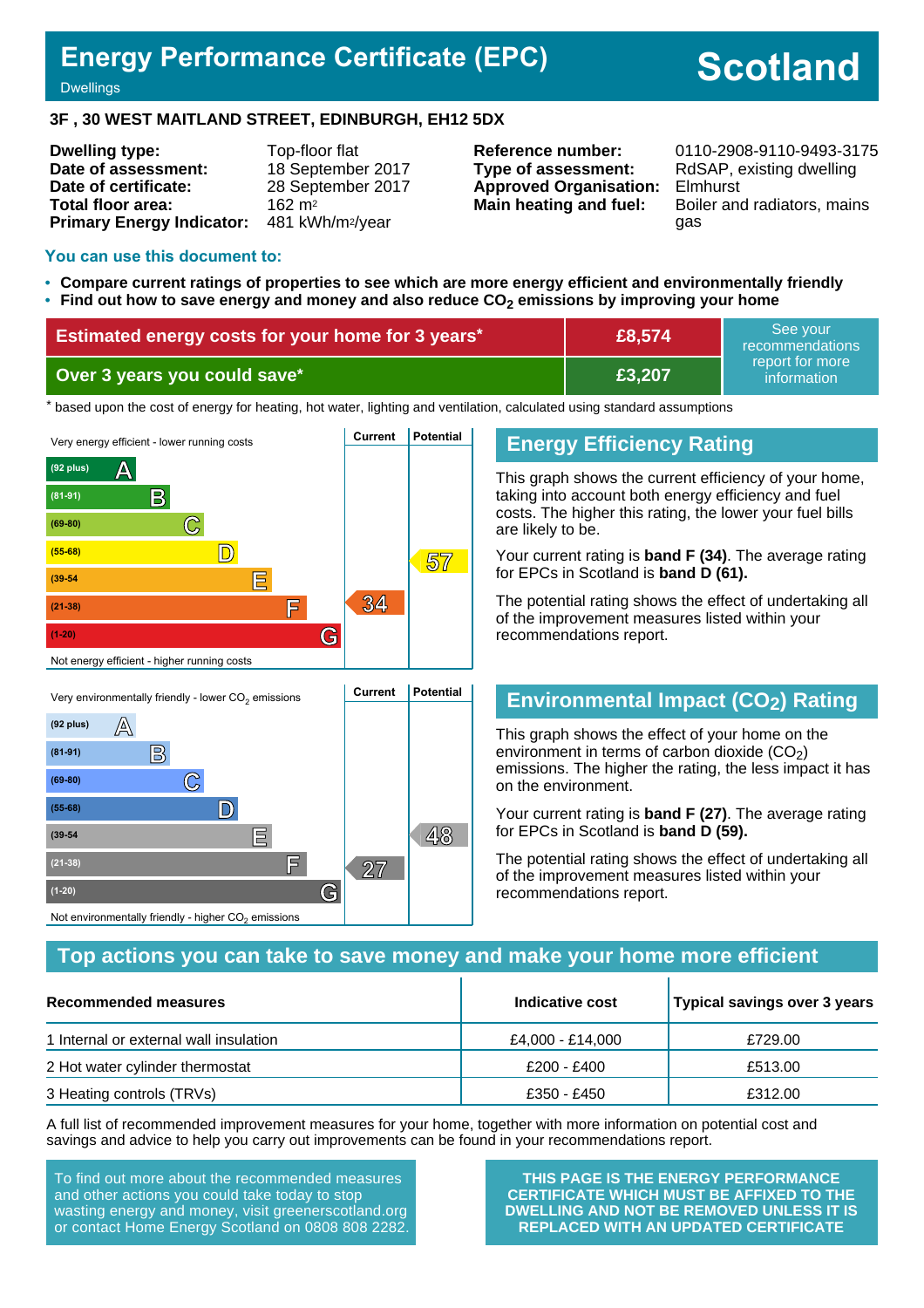## **Summary of the energy performance related features of this home**

This table sets out the results of the survey which lists the current energy-related features of this home. Each element is assessed by the national calculation methodology; 1 star = very poor (least efficient), 2 stars = poor, 3 stars = average, 4 stars = good and 5 stars = very good (most efficient). The assessment does not take into consideration the condition of an element and how well it is working. 'Assumed' means that the insulation could not be inspected and an assumption has been made in the methodology, based on age and type of construction.

| <b>Element</b>        | <b>Description</b>                                           | <b>Energy Efficiency</b> | Environmental |
|-----------------------|--------------------------------------------------------------|--------------------------|---------------|
| Walls                 | Sandstone or limestone, as built, no insulation<br>(assumed) | ★★☆☆☆                    | ★★☆☆☆         |
| Roof                  | Pitched, no insulation (assumed)                             | $\bigstar$ * * * * *     | *****         |
| Floor                 | (another dwelling below)                                     |                          |               |
| <b>Windows</b>        | Single glazed                                                | ★☆☆☆☆                    | ★☆☆☆☆         |
| Main heating          | Boiler and radiators, mains gas                              | ★★★★☆                    | ★★★★☆         |
| Main heating controls | Programmer and room thermostat                               | ★★★☆☆                    | ★★★☆☆         |
| Secondary heating     | Room heaters, dual fuel (mineral and wood)                   |                          |               |
| Hot water             | From main system, no cylinder thermostat                     | ★★☆☆☆                    | ★★☆☆☆         |
| Lighting              | Low energy lighting in 82% of fixed outlets                  | *****                    | *****         |

# **The energy efficiency rating of your home**

Your Energy Efficiency Rating is calculated using the standard UK methodology, RdSAP. This calculates energy used for heating, hot water, lighting and ventilation and then applies fuel costs to that energy use to give an overall rating for your home. The rating is given on a scale of 1 to 100. Other than the cost of fuel for electrical appliances and for cooking, a building with a rating of 100 would cost almost nothing to run.

As we all use our homes in different ways, the energy rating is calculated using standard occupancy assumptions which may be different from the way you use it. The rating also uses national weather information to allow comparison between buildings in different parts of Scotland. However, to make information more relevant to your home, local weather data is used to calculate your energy use,  $CO<sub>2</sub>$  emissions, running costs and the savings possible from making improvements.

#### **The impact of your home on the environment**

One of the biggest contributors to global warming is carbon dioxide. The energy we use for heating, lighting and power in our homes produces over a quarter of the UK's carbon dioxide emissions. Different fuels produce different amounts of carbon dioxide for every kilowatt hour (kWh) of energy used. The Environmental Impact Rating of your home is calculated by applying these 'carbon factors' for the fuels you use to your overall energy use.

The calculated emissions for your home are 88 kg  $CO<sub>2</sub>/m<sup>2</sup>/yr$ .

The average Scottish household produces about 6 tonnes of carbon dioxide every year. Based on this assessment, heating and lighting this home currently produces approximately 14 tonnes of carbon dioxide every year. Adopting recommendations in this report can reduce emissions and protect the environment. If you were to install all of these recommendations this could reduce emissions by 5.4 tonnes per year. You could reduce emissions even more by switching to renewable energy sources.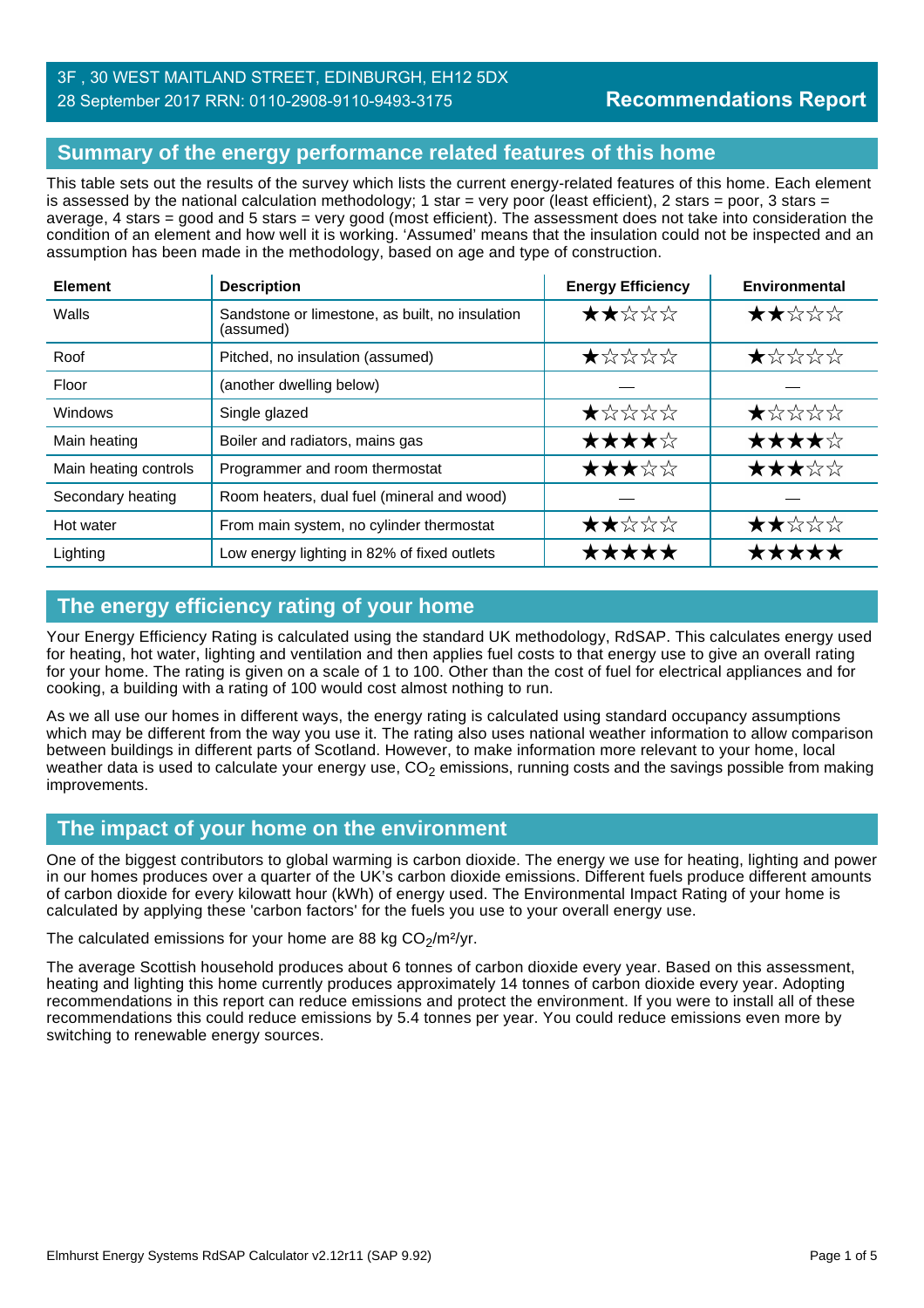| <b>Estimated energy costs for this home</b> |                             |                               |                                 |  |
|---------------------------------------------|-----------------------------|-------------------------------|---------------------------------|--|
|                                             | <b>Current energy costs</b> | <b>Potential energy costs</b> | <b>Potential future savings</b> |  |
| <b>Heating</b>                              | £7,509 over 3 years         | £4,671 over 3 years           |                                 |  |
| <b>Hot water</b>                            | £747 over 3 years           | £369 over 3 years             | <b>You could</b>                |  |
| Lighting                                    | £318 over 3 years           | £327 over 3 years             | save £3,207                     |  |
|                                             | Totals $£8,574$             | £5,367                        | over 3 years                    |  |

These figures show how much the average household would spend in this property for heating, lighting and hot water. This excludes energy use for running appliances such as TVs, computers and cookers, and the benefits of any electricity generated by this home (for example, from photovoltaic panels). The potential savings in energy costs show the effect of undertaking all of the recommended measures listed below.

#### **Recommendations for improvement**

The measures below will improve the energy and environmental performance of this dwelling. The performance ratings after improvements listed below are cumulative; that is, they assume the improvements have been installed in the order that they appear in the table. Further information about the recommended measures and other simple actions to take today to save money is available from the Home Energy Scotland hotline which can be contacted on 0808 808 2282. Before carrying out work, make sure that the appropriate permissions are obtained, where necessary. This may include permission from a landlord (if you are a tenant) or the need to get a Building Warrant for certain types of work.

| <b>Recommended measures</b> |                                                                    |                        | <b>Typical saving</b> | <b>Rating after improvement</b> |                    |
|-----------------------------|--------------------------------------------------------------------|------------------------|-----------------------|---------------------------------|--------------------|
|                             |                                                                    | <b>Indicative cost</b> | per year              | <b>Energy</b>                   | <b>Environment</b> |
| 1                           | Internal or external wall insulation                               | £4,000 - £14,000       | £243                  | F 38                            | F 31               |
| 2                           | Hot water cylinder thermostat                                      | £200 - £400            | £171                  | E42                             | F 34               |
| 3                           | Upgrade heating controls                                           | £350 - £450            | £104                  | E 44                            | F36                |
| 4                           | Replace boiler with new condensing<br>boiler                       | £2,200 - £3,000        | £468                  | 55<br>$\boxed{\mathsf{D}}$      | E 46               |
| 5                           | Replace single glazed windows with low-<br>E double glazed windows | £3,300 - £6,500        | £84                   | D 57                            | E 48               |

#### **Alternative measures**

There are alternative improvement measures which you could also consider for your home. It would be advisable to seek further advice and illustration of the benefits and costs of such measures.

- Biomass boiler (Exempted Appliance if in Smoke Control Area)
- Air or ground source heat pump
- Micro CHP

# **Choosing the right improvement package**

For free and impartial advice on choosing suitable measures for your property, contact the Home Energy Scotland hotline on 0808 808 2282 or go to www.greenerscotland.org.

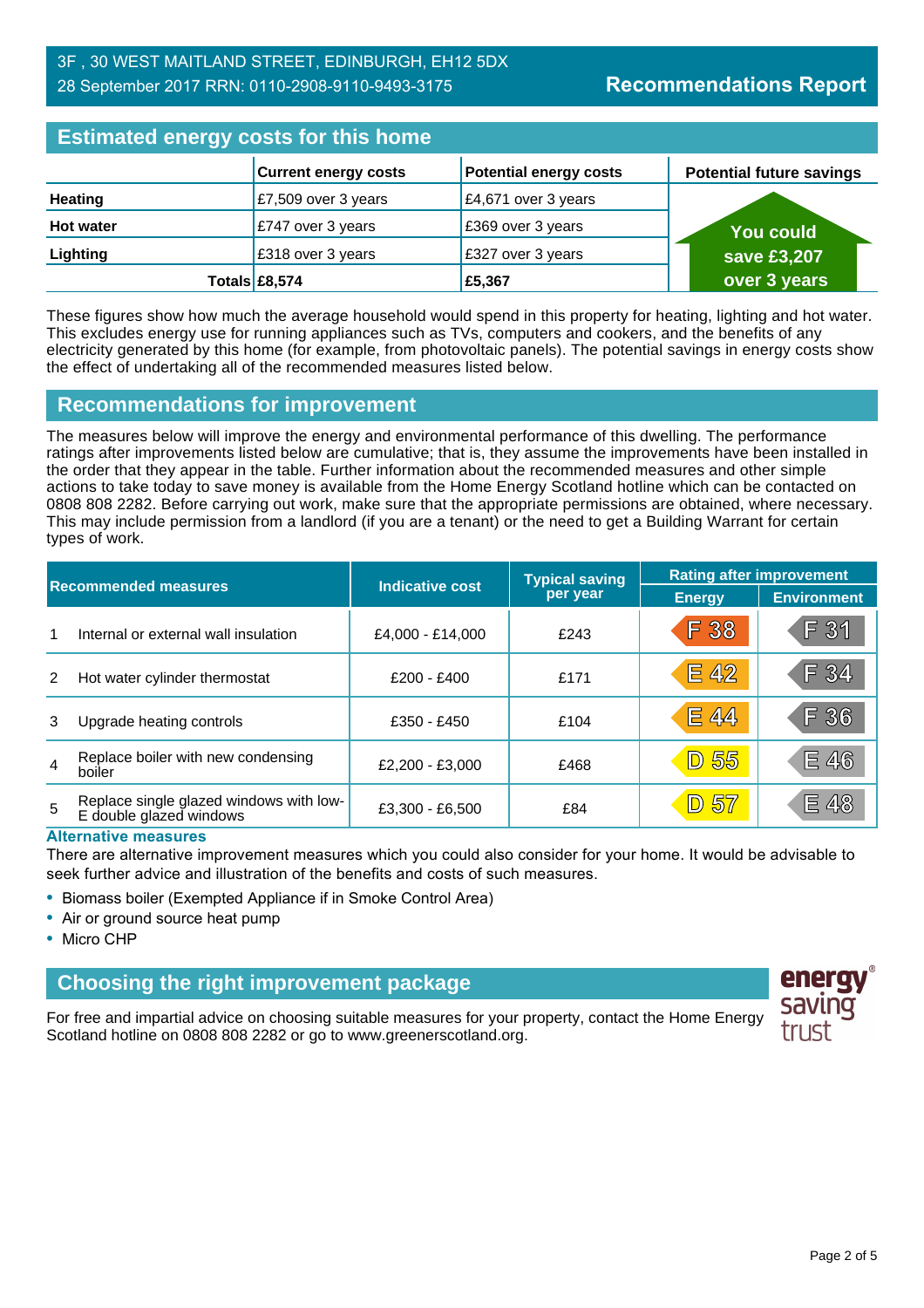## **About the recommended measures to improve your home's performance rating**

This section offers additional information and advice on the recommended improvement measures for your home

#### **1 Internal or external wall insulation**

Internal or external wall insulation involves adding a layer of insulation to either the inside or the outside surface of the external walls, which reduces heat loss and lowers fuel bills. As it is more expensive than cavity wall insulation it is only recommended for walls without a cavity, or where for technical reasons a cavity cannot be filled. Internal insulation, known as dry-lining, is where a layer of insulation is fixed to the inside surface of external walls; this type of insulation is best applied when rooms require redecorating. External solid wall insulation is the application of an insulant and a weather-protective finish to the outside of the wall. This may improve the look of the home, particularly where existing brickwork or rendering is poor, and will provide longlasting weather protection. Further information can be obtained from the National Insulation Association (www.nationalinsulationassociation.org.uk). It should be noted that a building warrant is required for the installation of external wall insulation. Planning permission may also be required and that building regulations apply to external insulation so it is best to check with your local authority on both issues.

#### **2 Cylinder thermostat**

A hot water cylinder thermostat enables the boiler to switch off when the water in the cylinder reaches the required temperature; this minimises the amount of energy that is used and lowers fuel bills. The thermostat is a temperature sensor that sends a signal to the boiler when the required temperature is reached. To be fully effective it needs to be sited in the correct position and hard wired in place, so it should be installed by a competent plumber or heating engineer. Building regulations apply to this work, so it is best to check with your local authority building standards department whether a building warrant will be required.

#### **3 Heating controls (thermostatic radiator valves)**

Thermostatic radiator valves allow the temperature of each room to be controlled to suit individual needs, adding to comfort and reducing heating bills provided internal doors are kept closed. For example, they can be set to be warmer in the living room and bathroom than in the bedrooms. Ask a competent heating engineer to install thermostatic radiator valves. Thermostatic radiator valves should be fitted to every radiator except the radiator in the same room as the room thermostat. Remember the room thermostat is needed as well as the thermostatic radiator valves, to enable the boiler to switch off when no heat is required. Building regulations generally apply to this work, so it is best to check with your local authority building standards department and seek advice from a qualified heating engineer.

#### **4 Condensing boiler**

A condensing boiler is capable of much higher efficiencies than other types of boiler, meaning it will burn less fuel to heat this property. This improvement is most appropriate when the existing central heating boiler needs repair or replacement, however there may be exceptional circumstances making this impractical. Condensing boilers need a drain for the condensate which limits their location; remember this when considering remodelling the room containing the existing boiler even if the latter is to be retained for the time being (for example a kitchen makeover). Building regulations generally apply to this work and a building warrant may be required, so it is best to check with your local authority building standards department and seek advice from a qualified heating engineer.

#### **5 Double glazed windows**

Double glazing is the term given to a system where two panes of glass are made up into a sealed unit. Replacing existing single-glazed windows with double-glazed windows will improve comfort in the home by reducing draughts and cold spots near windows. Double-glazed windows may also reduce noise, improve security and combat problems with condensation. Building regulations apply to this work and planning permission may also be required, so it is best to check with your local authority on what standards need to be met. A building warrant is not required if the windows comply with the current requirements.

#### **Low and zero carbon energy sources**

Low and zero carbon (LZC) energy sources are sources of energy that release either very little or no carbon dioxide into the atmosphere when they are used. Installing these sources may help reduce energy bills as well as cutting carbon.

**LZC energy sources present:** There are none provided for this home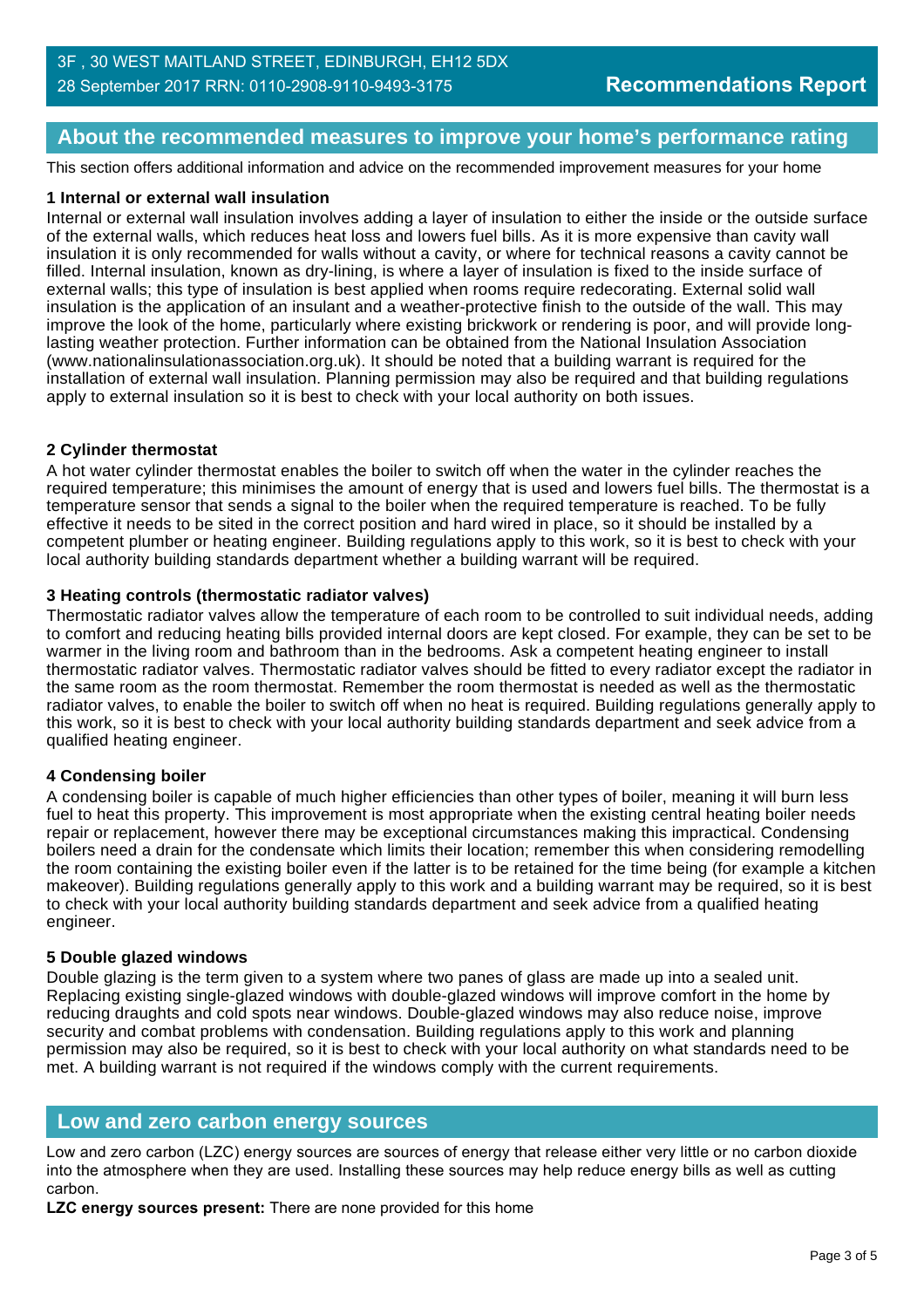# **Your home's heat demand**

You could receive Renewable Heat Incentive (RHI) payments and help reduce carbon emissions by replacing your existing heating system with one that generates renewable heat and, where appropriate, having your loft insulated and cavity walls filled. The estimated energy required for space and water heating will form the basis of the payments. For more information go to www.energysavingtrust.org.uk/scotland/rhi.

| <b>Heat demand</b>           | <b>Existing dwelling</b> | Impact of Joft<br>insulation | Impact of cavity<br>wall insulation | Impact of solid wall<br>insulation |
|------------------------------|--------------------------|------------------------------|-------------------------------------|------------------------------------|
| Space heating (kWh per year) | 32.125                   | (15.816)                     | N/A                                 | (4,547)                            |
| Water heating (kWh per year) | 3.488                    |                              |                                     |                                    |

#### **Addendum**

This dwelling has stone walls and so requires further investigation to establish whether these walls are of cavity construction and to determine which type of wall insulation is best suited.

#### **About this document**

This Recommendations Report and the accompanying Energy Performance Certificate are valid for a maximum of ten years. These documents cease to be valid where superseded by a more recent assessment of the same building carried out by a member of an Approved Organisation.

The Energy Performance Certificate and this Recommendations Report for this building were produced following an energy assessment undertaken by an assessor accredited by Elmhurst (www.elmhurstenergy.co.uk), an Approved Organisation Appointed by Scottish Ministers. The certificate has been produced under the Energy Performance of Buildings (Scotland) Regulations 2008 from data lodged to the Scottish EPC register. You can verify the validity of this document by visiting www.scottishepcregister.org.uk and entering the report reference number (RRN) printed at the top of this page.

| Assessor's name:<br>Assessor membership number: | Mr. Nicholas Hancock<br>EES/009468 |
|-------------------------------------------------|------------------------------------|
| Company name/trading name:                      | D M Hall Chartered Surveyors LLP   |
| Address:                                        | 17 Corstorphine Road               |
|                                                 | Edinburgh                          |
|                                                 | EH12 6DD                           |
| Phone number:                                   | 0131 624 6600                      |
| Email address:                                  | nicholas.hancock@dmhall.co.uk      |
| Related party disclosure:                       | No related party                   |

If you have any concerns regarding the content of this report or the service provided by your assessor you should in the first instance raise these matters with your assessor and with the Approved Organisation to which they belong. All Approved Organisations are required to publish their complaints and disciplinary procedures and details can be found online at the web address given above.

#### **Use of this energy performance information**

Once lodged by your EPC assessor, this Energy Performance Certificate and Recommendations Report are available to view online at www.scottishepcregister.org.uk, with the facility to search for any single record by entering the property address. This gives everyone access to any current, valid EPC except where a property has a Green Deal Plan, in which case the report reference number (RRN) must first be provided. The energy performance data in these documents, together with other building information gathered during the assessment is held on the Scottish EPC Register and is available to authorised recipients, including organisations delivering energy efficiency and carbon reduction initiatives on behalf of the Scottish and UK governments. A range of data from all assessments undertaken in Scotland is also published periodically by the Scottish Government. Further information on these matters and on Energy Performance Certificates in general, can be found at www.gov.scot/epc.